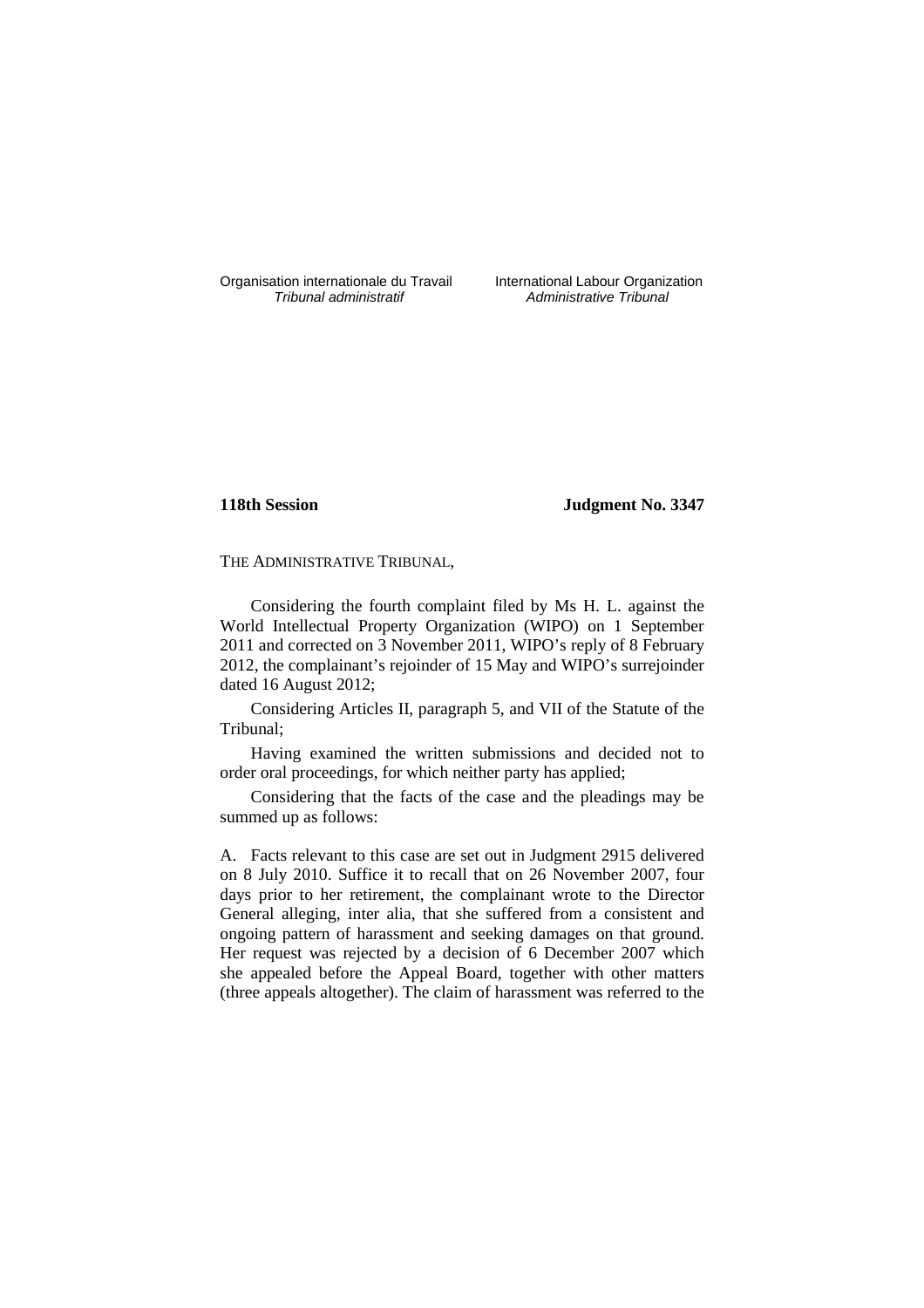Internal Audit and Oversight Division (IAOD) for investigation. The complainant contested that referral before the Tribunal on 15 October 2008, questioning the IAOD's independence and impartiality. She was informed on 25 June 2009 that the investigator had found no evidence that she was subjected to harassment, whether through a single incident or as an ongoing pattern, and that the Director General agreed with his findings. She was also informed that the Director General's decision concerning the investigation would be forwarded to the Tribunal.

On 28 July 2009 the complainant requested the Director General to review his decision. Her request was denied in September and on 23 November 2009 she filed another appeal with the Appeal Board against the Director General's decision to accept the IAOD's findings. That same day she filed additional submissions before the Tribunal (in the proceedings that led to Judgment 2915), asking it to set aside the IAOD's report. The Appeal Board then forwarded her statement of appeal to WIPO for information only and decided on 21 December 2009 to suspend the internal appeal proceedings pending the delivery of Judgment 2915. The Tribunal concluded in that judgment that the harassment claim was irreceivable, because at the time she filed her complaint she had not received a final decision, whether express or implied, rejecting her claim of harassment. The internal appeal proceedings resumed in September 2010, pursuant to the complainant's request of 2 August 2010.

In its report of 11 April 2011 the Appeal Board found no evidence of a pattern of harassment. Having regard to the evidence relating to one incident of harassment in 2005, namely the removal of the complainant's name from the list of speakers at a WIPO event, it held that this could have been attributable to ill will or prejudice and thus could have constituted a possible act of harassment; however, it concluded that her appeal was time-barred in that respect, because she had initiated the internal appeal proceedings only on 26 November 2007, approximately two years after the incident had occurred.

By a letter of 6 June 2011 the complainant was informed of the Director General's decision to endorse the Board's recommendation to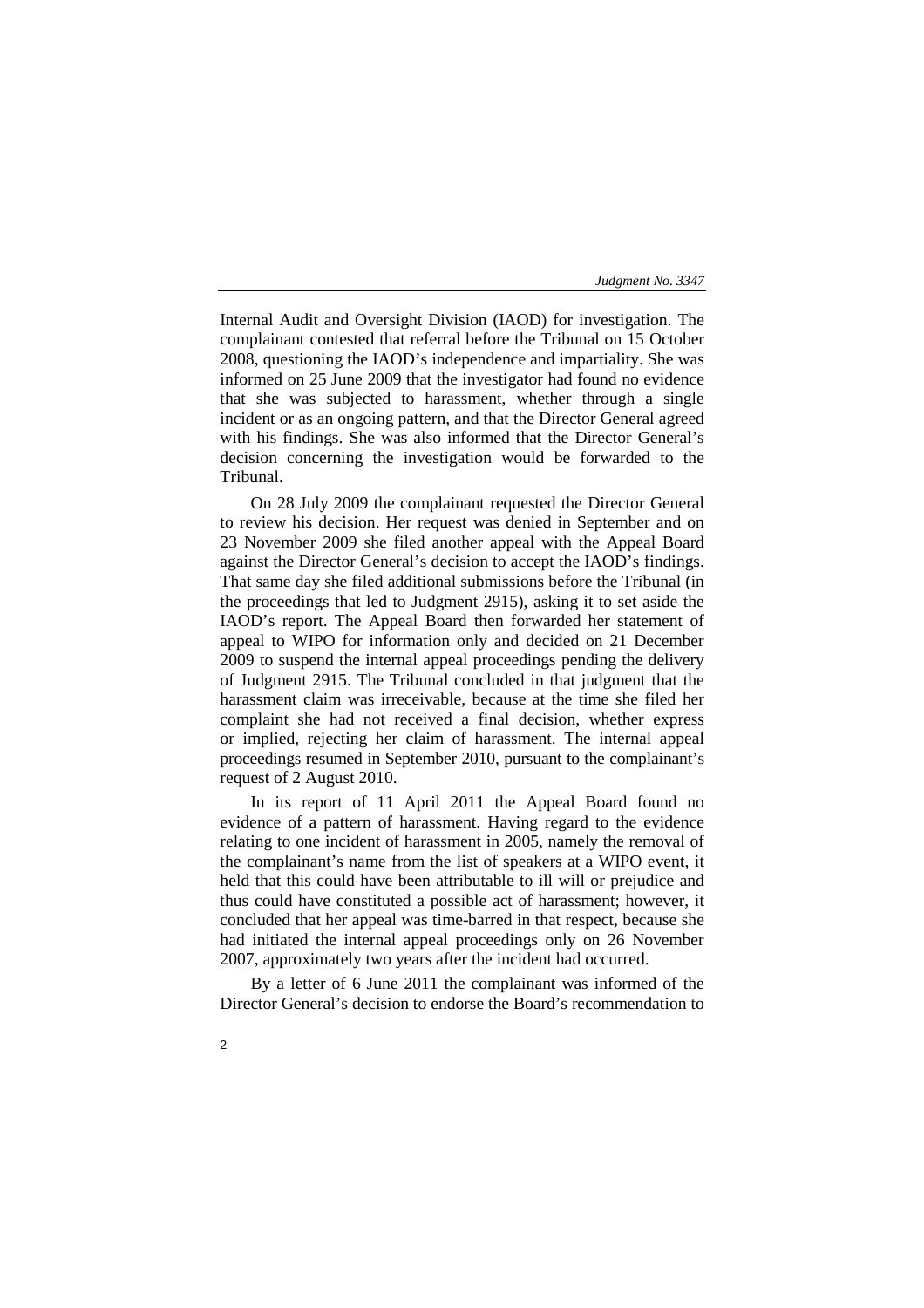dismiss her appeal. She requested him to review his decision and was informed by a letter of 14 July that her request was denied. She impugns before the Tribunal the decision of 6 June and that of 14 July.

B. The complainant alleges that she was subjected to an ongoing pattern of harassment, abuse of authority and discrimination between 2003 and November 2007, when she retired. She explains that she did not file her internal appeal at the time of the first event because she feared retaliation. She stresses that, according to the Tribunal's case law, where a pattern of harassment exists, the date to be taken into consideration with respect to receivability is the date on which the last event occurred; in her case, it was in November 2007. She adds that she tried to avail herself of several informal conflict resolution mechanisms, by talking to her supervisors and by writing to the Ombudsman and the Director General, but with limited results.

On the merits, she indicates that she was transferred several times within WIPO to positions which did not correspond to her level of expertise. She states that her name was unexpectedly removed in late 2005 from the list of speakers at a WIPO event and that, in November 2007, the Director of the Director General's Cabinet screamed at her and told her that she should not expect any consultancy contracts after retirement if she filed an internal appeal. She adds that, on occasions, she was subjected to aggressive, intimidating, humiliating conduct and bad faith by certain members of senior management and close advisors to the Director General.

The complainant alleges procedural irregularities with respect to the IAOD investigation. There was delay in referring her case to the IAOD and it then took the investigator six months to draw his conclusions. She also criticises the Organization for not having forwarded the IAOD report to her with the letter of 25 June 2009 notifying her of the Director General's decision to accept the IAOD findings. In her view, WIPO acted in violation of her due process right to have access to all information reasonably necessary to prepare the filing of her case, and in violation of the principle of confidentiality, when it forwarded on 17 December 2009 (during the proceedings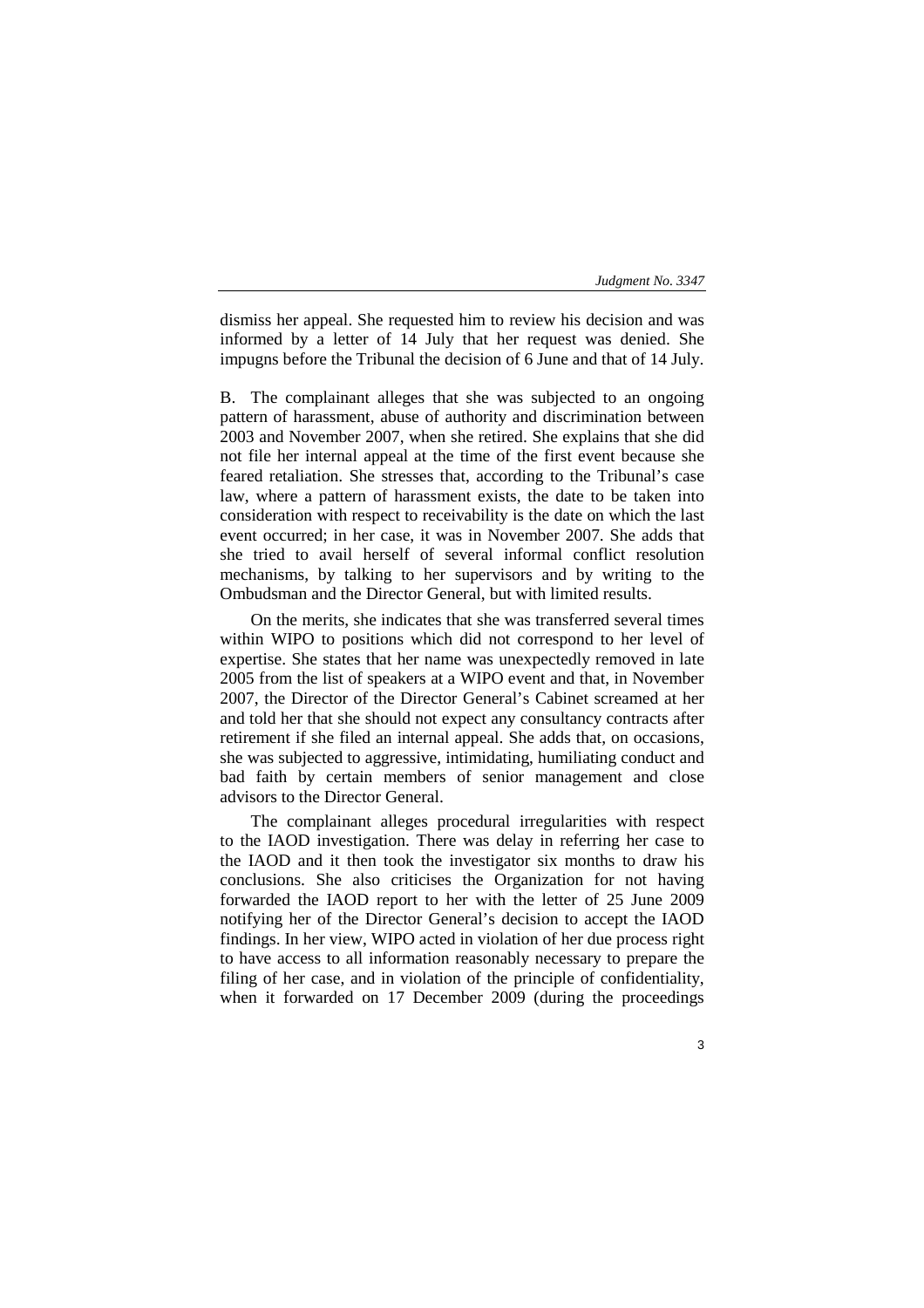which led to Judgment 2915) the IAOD report to the Tribunal without her consent. Further, she alleges lack of independence and impartiality on the part of the IAOD Director and the investigator; the latter failed to examine thoroughly all facts and arguments, and he interviewed some witnesses alone. She emphasises that one witness refused to sign the transcript of her interview and that another was interviewed by telephone without any record of that interview being made. She also criticises the investigator for having rejected her request to be assisted by a legal representative during the IAOD investigation. Consequently, she considers that the IAOD's report should be set aside, and likewise the Appeal Board's report, insofar as it is based on the IAOD's findings. The Director General's decision to uphold the Board's recommendation should also be set aside. The complainant submits that she suffered moral injury by reason of the procedural flaws in the investigation of her allegations of harassment.

She also contends that the internal appeal proceedings were procedurally flawed. The Appeal Board issued its report six weeks beyond the time frame set out in Staff Rule 11.1.1(e). She also alleges undue delay in the proceedings, as they lasted more than 33 months, which in her view demonstrates bad faith on the part of WIPO and failure to treat her with respect and dignity. She further submits that the Board misinterpreted the facts of the case and failed to consider all facts and arguments thoroughly. In addition, she alleges breach of confidentiality insofar as, without her consent or without informing her, the Appeal Board forwarded to WIPO the brief by which she had initiated her internal appeal of 23 November 2009, before the Board had decided whether or not to suspend the appeal proceedings pending the Tribunal's judgment; consequently, it prematurely and unlawfully disclosed her claims and "litigation strategy" to WIPO and acted in breach of her right to due process.

The complainant asks the Tribunal to quash the impugned decision of 6 June 2011 as confirmed by that of 14 July, to award her material damages equivalent to the loss of remuneration and pension benefits, and to grant her 90,000 Swiss francs in moral damages. She also claims 9,000 Swiss francs in costs.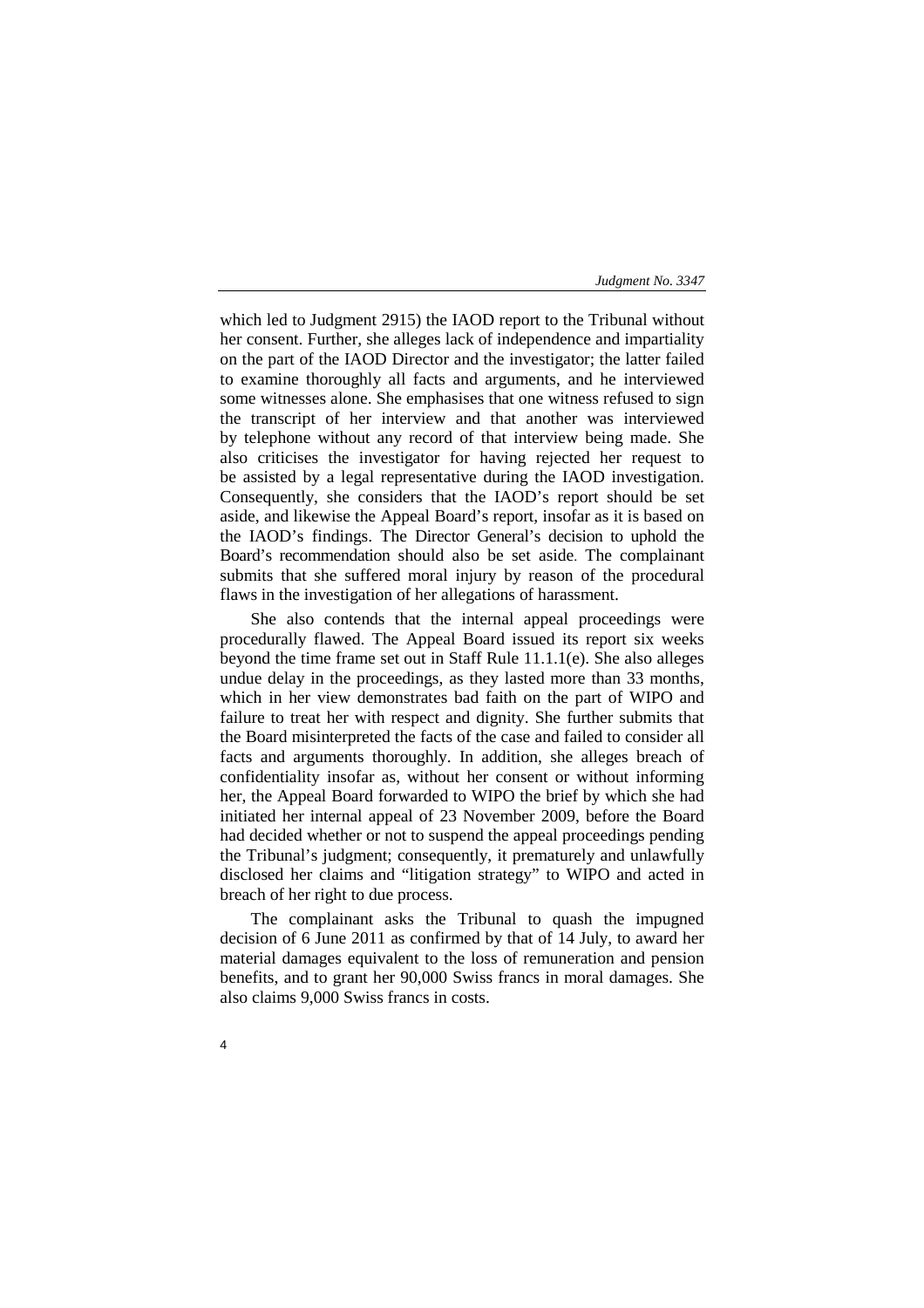C. WIPO submits that, as the complainant's appeal was irreceivable as time-barred, so is her complaint. The alleged harassment took place in 2005 and she filed her initial request for review in November 2007. According to Staff Rule  $11.1.1(b)(1)$ , a staff member who wishes to appeal a decision shall as a first step send a request for review within eight weeks of the date on which it was notified to her or him. The Organization adds that the complainant did not avail herself of the procedures set out to deal with allegations of harassment. It denies that she would have suffered retaliation had she pursued the matter at the time, and stresses that the Tribunal, in Judgment 2915, held that the memorandum addressed to the Director General, in which she allegedly indicated that she was being harassed, did not include a specific claim of harassment. WIPO also submits that the complainant did not comply with the ninety-day limit for filing a complaint under Article VII, paragraph 2, of the Tribunal's Statute, because the complaint form she handed in on 1 September 2011 was not accompanied by a brief. In its view, she abused the correction procedure set out in Article 6(2) of the Tribunal's Rules. Further, it submits that the complainant's claim for moral damages is irreceivable for failure to exhaust internal means of redress to the extent that it exceeds the amount claimed in the internal appeal proceedings.

On the merits, WIPO denies any procedural irregularities with respect to the IAOD investigation. It stresses that the complainant was late in initiating the appeal proceedings, and asserts that the Administration requested the IAOD in due time to investigate in September 2008. The investigation began only in February 2009 due to limited resources, a heavy workload and the backlog of cases, but a report was issued in May 2009 following the appointment of a new investigator. According to the applicable rules, WIPO had no obligation to communicate the IAOD report to the complainant (mainly because of the confidential information it contained); it merely had to provide her with a summary of the investigator's conclusion, which it did. The Organization emphasises that she did not ask for a copy of the investigation report in her request for review.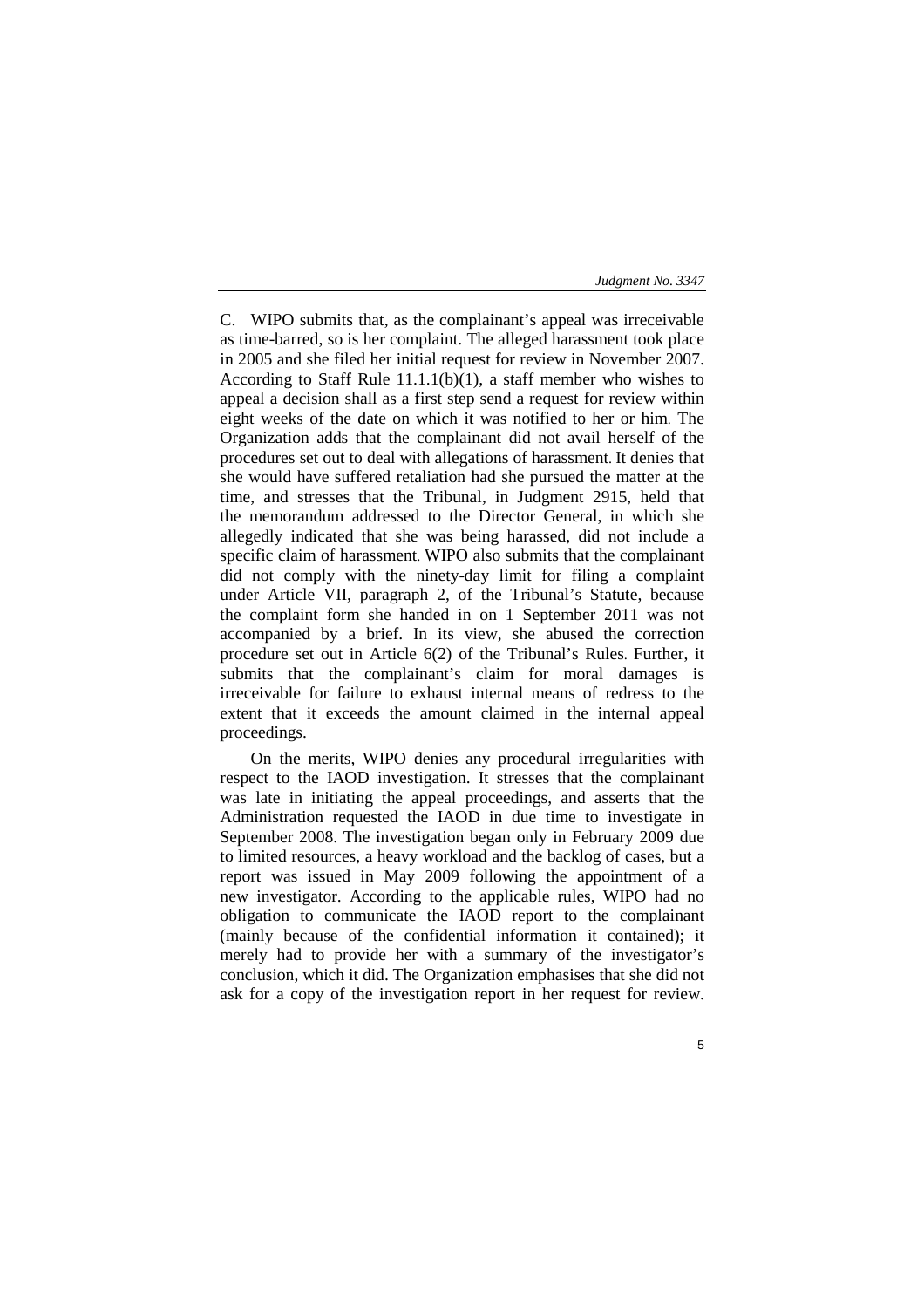In its view, the investigator properly interviewed witnesses – the Uniform Guidelines for Investigations do not require that interviews be conducted by two persons – and considered all facts. WIPO consequently denies that he showed a lack of independence or impartiality. It adds that the investigator was correct in advising her that she was not entitled to be assisted by a legal representative while being heard by him, because that possibility is granted only if it is justified by exceptional circumstances, which the complainant did not demonstrate.

The Organization denies any irregularities in the internal appeal proceedings. The delay was only of a few weeks and the complainant was not prejudiced given that the time limit prescribed for filing a complaint with the Tribunal starts on the date of notification of the Director General's final decision, in accordance with the Tribunal's case law. It also asserts that the Appeal Board applied the correct standard of review and considered all her arguments and all relevant facts. The Board did not try to legally and factually distinguish between harassment, abuse of authority and discrimination, but it did examine all the arguments she raised in that respect.

WIPO indicates that the complainant wrote to the Director of the Director General's Cabinet, one week after she allegedly screamed at her, thanking her for facilitating the process of exploring possibilities for granting her a consultancy contract after her retirement. The Appeal Board therefore legitimately concluded that there was little evidence of intimidation and harassment on the part of that Director. It asserts that it did not gain any advantage from having received her statement of appeal before the Appeal Board had decided to suspend the internal appeal proceedings, and emphasises that the Board did not solicit the Organization's views about the possibility of suspending the appeal.

D. In her rejoinder the complainant indicates that she seeks moral damages in addition to those sought in the course of the internal appeal proceedings, because of the manner in which those proceedings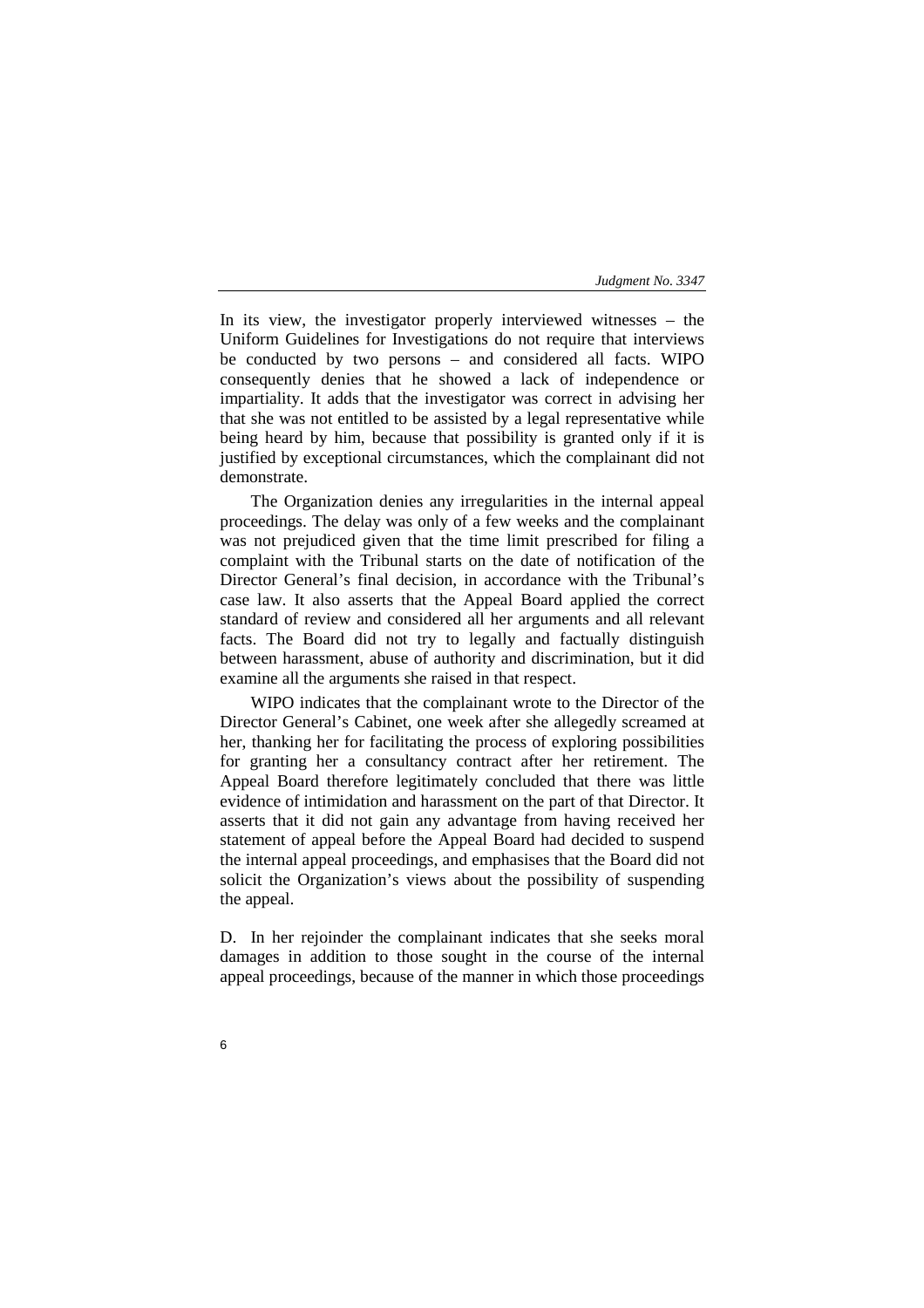were conducted. Thus, she could not have included them in her initial claim for moral damages.

E. In its surrejoinder WIPO maintains its position.

# CONSIDERATIONS

1. The background facts for this complaint may be found in Judgment 2915. In February 2008, the complainant filed three internal appeals. The first appeal challenged the decision not to extend her mandatory retirement age and the second challenged decisions regarding the prorating of her daughter's education grant. In her third appeal, the complainant alleged that a series of decisions, acts and practices when considered as a whole, showed a consistent and ongoing pattern of harassment. The decisions challenged in the first two appeals also formed part of her harassment claim, as did the alleged discrimination in relation to a refusal to promote her to grade D-2. The Director General rejected the first two appeals. In accordance with the recommendation of the Appeal Board, the Director General referred the harassment claim to the IAOD.

2. Judgment 2915, delivered on 8 July 2010, arises from the complaints filed in relation to the above three decisions. The Tribunal dismissed the first complaint concerning the retirement age and set aside the decision giving rise to the second complaint to the extent that no provision was made for moral damages. As to the harassment claim, the Tribunal rejected the complainant's argument that the referral of the claim to the IAOD was without legal authority. However, as there was no final decision rejecting the harassment claim, the complaint was dismissed as irreceivable.

3. On 25 June 2009, before the delivery of Judgment 2915, the complainant was informed that the IAOD had concluded its investigation and issued its report, and that the Director General agreed with the IAOD's finding that there was no factual basis to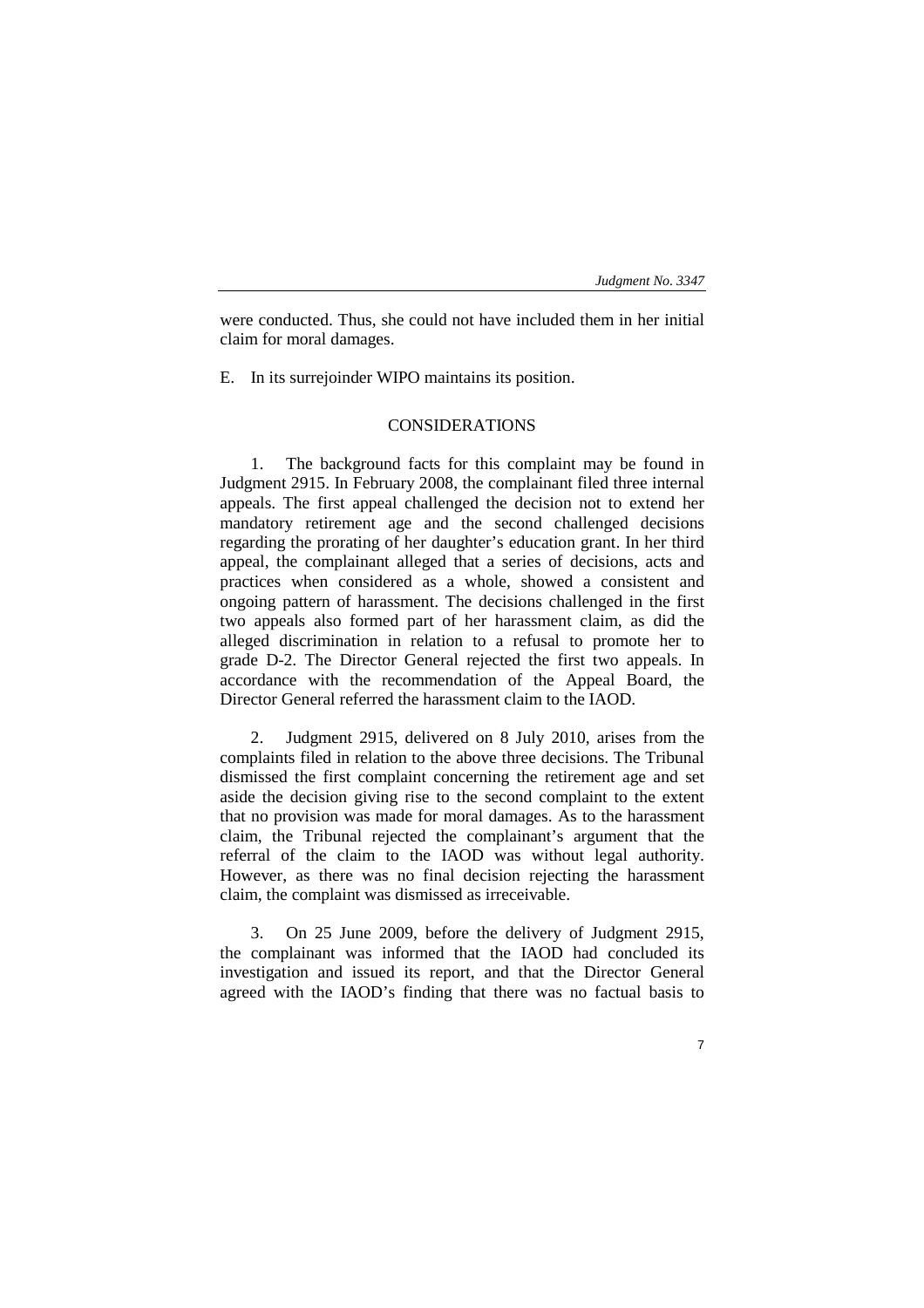support the harassment allegation. Subsequently, the Director General denied the complainant's request for a reconsideration. The complainant filed an internal appeal against the 25 June decision in late November 2009.

4. It is convenient to add here that at the time she filed her internal appeal, the complainant had not been given a copy of the IAOD's report. However, in the context of the Judgment 2915 proceeding, the Organization forwarded a copy of the report to the Tribunal on 17 December which the Tribunal sent to the complainant on 21 December. On 22 December, the Appeal Board suspended the internal appeal until the conclusion of the proceeding before the Tribunal. The internal appeal proceedings resumed in September 2010.

5. In its 11 April report, the Appeal Board observed that the complainant had made out a case that insufficient action had been taken in relation to the dissolution of her Division in 2004. Additionally, in the Appeal Board's opinion, insufficient attention had been given to concerns expressed by the complainant to the Director General in 2005 about her career development and alleged prejudice by an influential staff member. The Appeal Board found no ongoing pattern in unrelated administrative decisions for the three-year period starting at the end of 2003. As to an incident in 2005 when the complainant's name was removed from a conference speakers list, the Appeal Board "did not exclude the possibility that the various adverse or insufficiently positive decisions had been influenced by prejudice"; however, "the evidence [was] insufficient to support the [complainant's] claim relating to '*a consistent and ongoing pattern of harassment*'", particularly into 2007, the last year of her service.

6. The Appeal Board concluded that the claim was "unfounded and several months time-barred by November 26, 2007, when the [complainant] appealed to the Director General" and recommended that the appeal be dismissed. On 6 June 2011, the Director General adopted the recommendation of the Appeal Board and dismissed the appeal.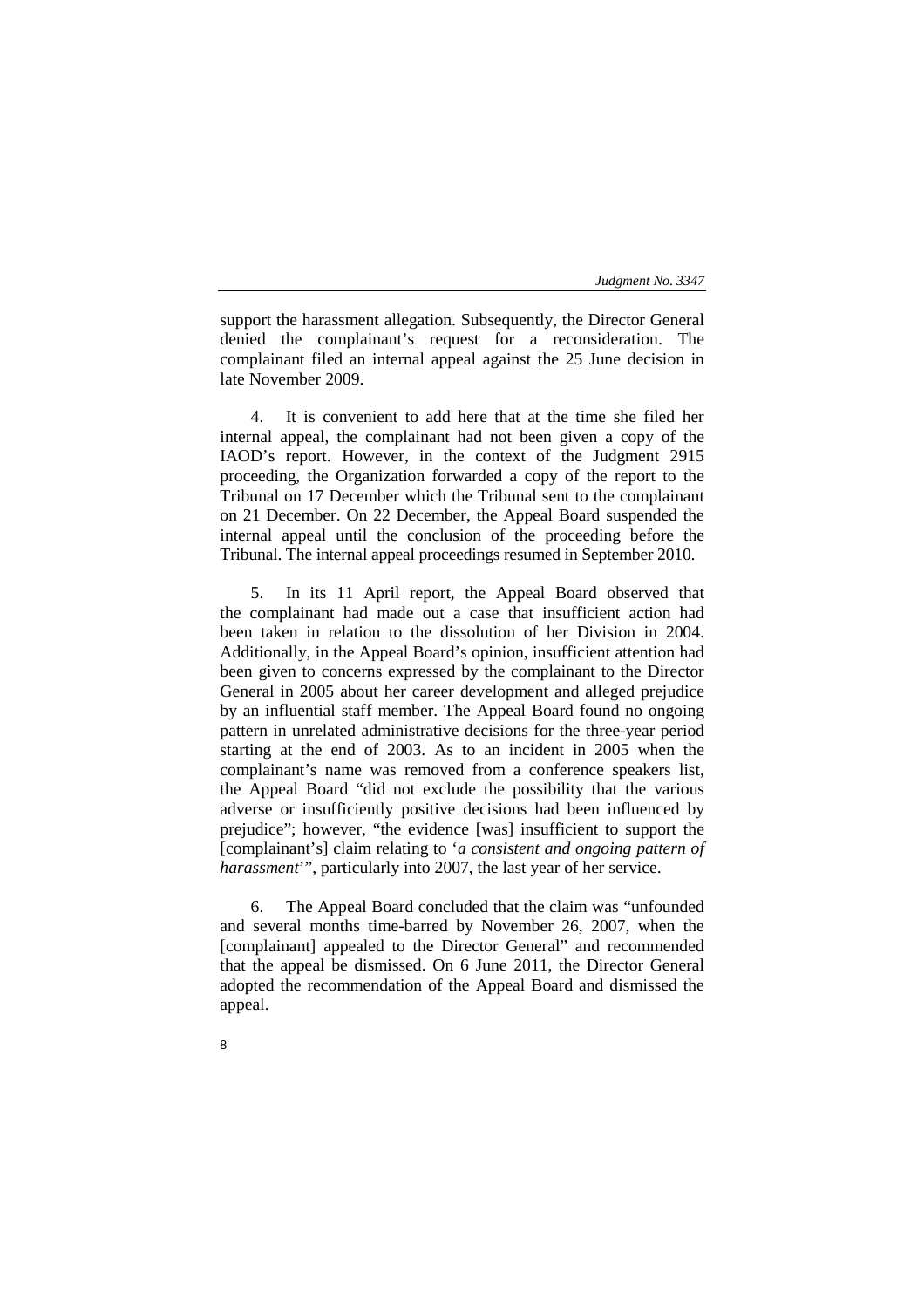7. WIPO adopts the Appeal Board's analysis and conclusion that the complainant's request for review and internal appeal were time-barred. WIPO submits that the 26 November 2007 initial request for review and the 14 February 2008 lodging of the internal appeal were many years after the alleged events occurred and beyond the time limits in the Staff Regulations and Staff Rules. WIPO claims it therefore follows that the complaint before the Tribunal is timebarred. The Organization also disputes the complainant's position that the last actionable event determines the commencement of the time limit. Rather, as the Appeal Board found, it is the establishment of a pattern of harassment that governs.

8. It is well settled that "an allegation of harassment must be borne out by specific facts, the burden of proof being on the person who pleads it, and that an accumulation of events over time may be cited to support an allegation of harassment" (see Judgment 2100, under 13, and the case law cited therein). Where the allegation of harassment is based on an accumulation of events, the date of the last event is the date for the purpose of calculating the relevant time limits.

9. In the present case, for the purpose of determining receivability, the Appeal Board failed to appreciate the distinction between allegations of incidents that cumulatively give rise to the claim of harassment and the merits of the allegations. The Appeal Board first found that there was insufficient evidence to support the claim of a consistent and ongoing pattern of harassment, "especially relating to the continuation of any such harassment into the last year of her service, 2007", and then concluded that the appeal was "several months time-barred". In effect, the Appeal Board conflated the assessment of the merits with the threshold question of receivability. This led the Appeal Board to erroneously conclude that the claim was time-barred. As the request for review was sent to the Director General within the statutory eight weeks from the date of the last incident and the internal appeal from the Director General's review was also filed within the prescribed time limit, the claim was clearly receivable.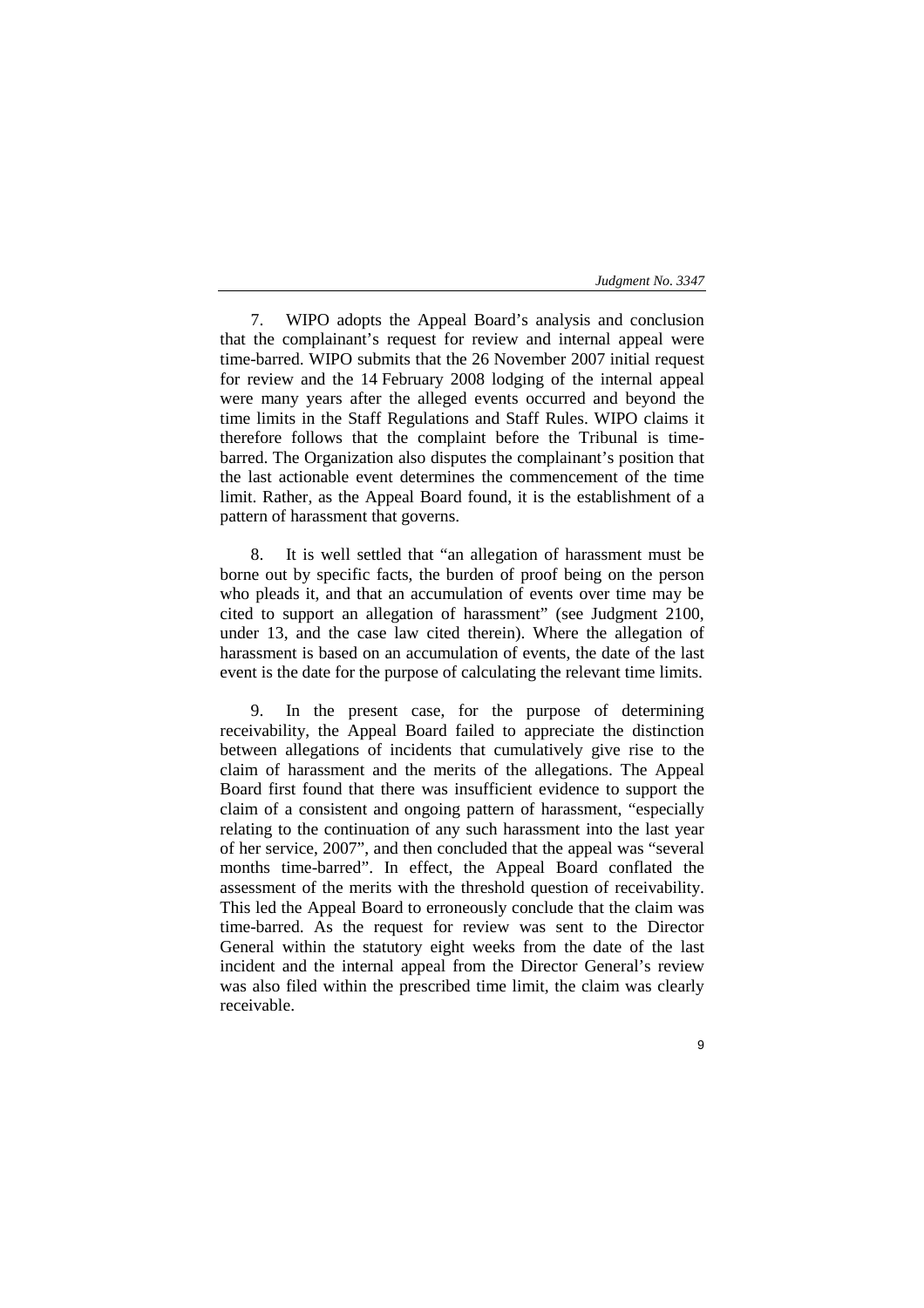10. An additional observation is required. Contrary to the Organization's assertion, the determination of the receivability of an internal appeal itself has no bearing on the receivability of a complaint filed with the Tribunal. The latter is governed by the Tribunal's Statute. Indeed, a decision on receivability in an internal appeal is reviewable by the Tribunal.

11. WIPO also contends that the complainant's original submission consisted of a complaint form without an accompanying brief in contravention of Article 6(1)(b) of the Tribunal's Rules. This position is rejected. In Judgment 3299, under 1, the Tribunal stated:

"The Organization has raised irreceivability as a threshold issue on the ground that when the complaint was filed on 20 April 2011, it was filed without the supporting brief which Article 6(1) of the Rules of the Tribunal requires. The Tribunal has consistently held that a complaint would not thereby be rendered irreceivable because Article 6(2) of the Rules of the Tribunal permits a complaint to be corrected within the time signified by the Registrar (see, for example, Judgment 3225, under 5). The Tribunal has stated that the Rules provide this facility to international civil servants as a means of protecting them against the strict procedures of the Statute and the Rules with which they are not necessarily familiar (see, for example, Judgment 2439, under 4). Article 6(2) directs the Registrar of the Tribunal to call upon the complainant or her or his agent to meet the requirements for correction within 30 days."

In the present case, the Registrar asked the complainant to correct her complaint form within thirty days by submitting her brief and supporting documents. Before that time had expired the complainant requested and was granted an extension of time within which she filed the required materials.

12. The complainant alleges unreasonable delay in the IAOD investigation and in the overall internal appeal process. The complainant claims that there was an inordinate delay from the time of the decision to refer the claim to the IAOD, 18 September 2008, until the Director General notified his decision confirming the IAOD findings on 25 June 2009. This, the complainant submits, is a breach of the Organization's duty to investigate harassment claims promptly and thoroughly.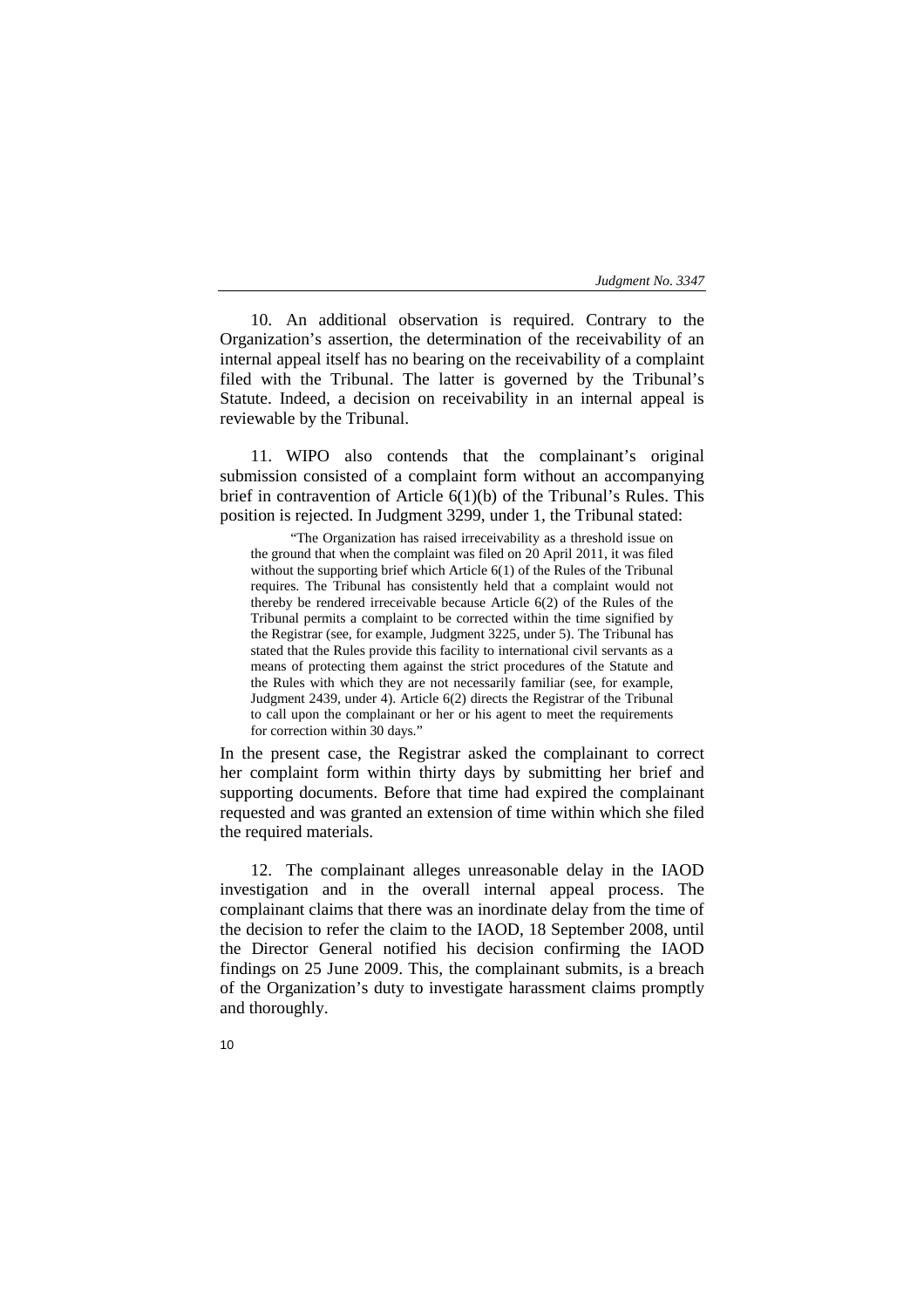13. WIPO maintains that the investigation was conducted in a timely manner. The investigation could only be started on 1 February 2009 due to the IAOD's limited resources, heavy workload and backlog of cases. Additionally, as the IAOD had only one investigator in September 2008, one had to be recruited externally. Once the investigator started the investigation, it was completed promptly.

14. It is accepted that once the investigation was started it was completed in a timely manner. However, given the serious nature of a claim of harassment, an international organization has an obligation to initiate the investigation itself in a timely manner and the corollary obligation of ensuring that the internal body responsible for investigating and reporting on claims of harassment has the necessary resources to carry out that responsibility (see Judgment 3069, under 12). A delay of five months before the investigation of a claim of harassment is undertaken is unreasonable and, in this case, also contributed to the overall length of the internal appeal process.

15. As to the internal appeal process, in addition to her broader claim of unreasonable delay, the complainant also argues that the Appeal Board's submission of its conclusions to the Director General six weeks past the deadline provided in the rules requires that the impugned decision be set aside. There is no legal basis for this assertion. Other than in extraordinary circumstances, the appropriate remedy for delay is an award of moral damages. It is true that the Appeal Board did not meet the deadline for the submission of its conclusions. However, it is also observed that the claim was both factually and legally complex, involving a detailed examination of multiple alleged incidents. This observation should not be taken in any way as condoning a failure to meet a deadline. However, in assessing whether a delay is unreasonable, the complexity of the matter is a relevant consideration. It is noted that the complainant's requests for reconsideration added to the overall processing time of the internal appeal. Additionally, as a consequence of the Tribunal proceeding there was in effect the equivalent of two internal appeal processes.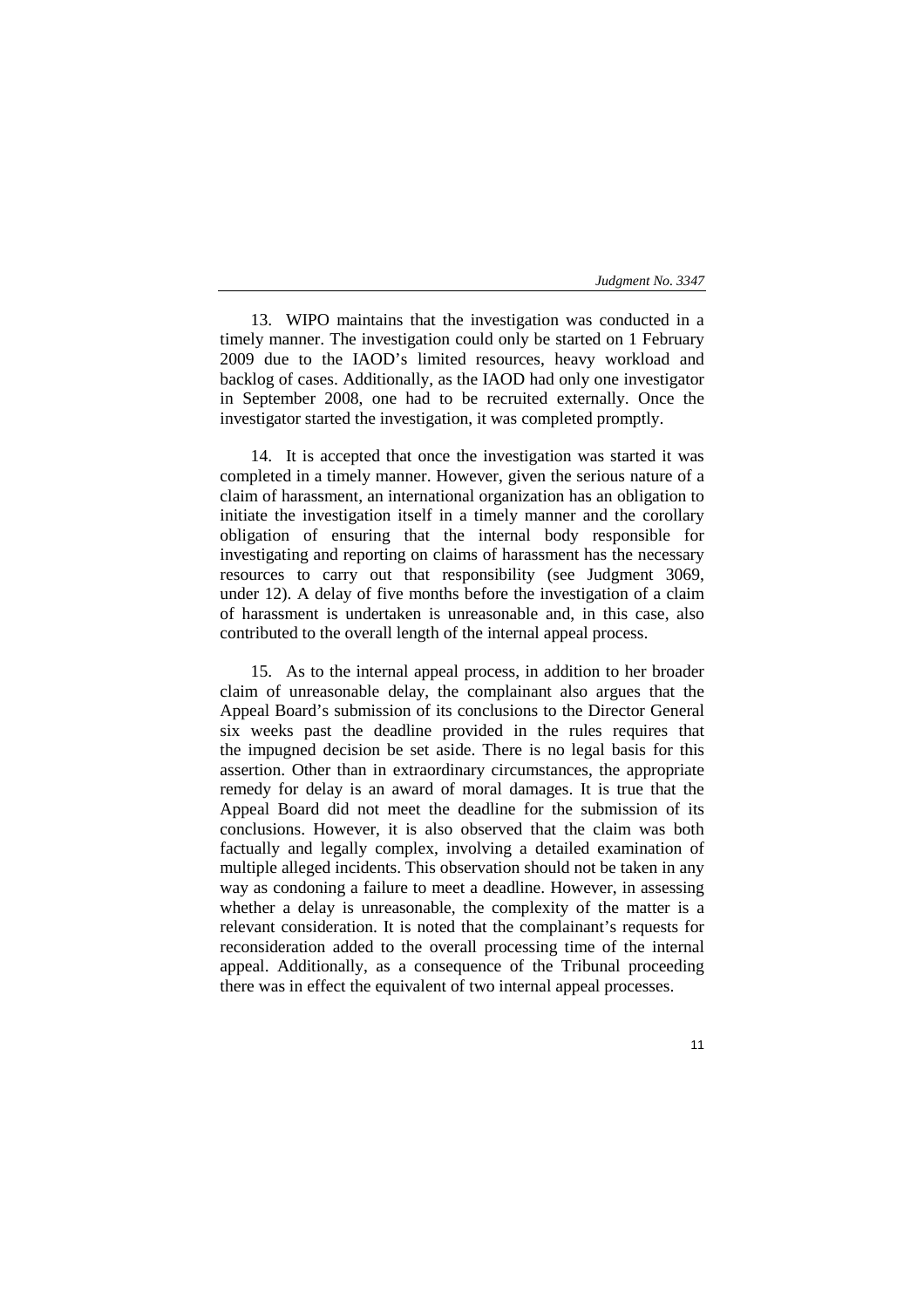16. While the internal appeal process was certainly lengthy, only a portion of that duration can be attributed to unreasonable delay on the part of the Organization for which the complainant will be awarded moral damages.

17. The complainant also submits that the investigation of her claim is tainted by procedural irregularities. Only one of these has merit. She submits that the failure to provide her with a copy of the IAOD report at the time she was notified of the Director General's decision amounts to a violation of her due process right to have access to all information reasonably necessary to prepare her case. She also alleges that the forwarding of the report to the Tribunal without her consent constitutes a breach of confidentiality by the Organization.

18. The Organization points out that the complainant did not request a copy of the report in her July 2009 request for review. Relying on the Revised WIPO Internal Audit Charter, paragraphs 9 and 10, it is asserted that investigation reports are confidential and that an exception was made to the Organization's standard procedures by forwarding the report to the Tribunal. Moreover, in accordance with the WIPO Investigation Manual, the complainant was given a brief confidential summary of the report's conclusion on 25 June 2009.

19. It is well settled that a staff member must have access to all evidence upon which a decision concerning that staff member is based. As the Tribunal observed in Judgment 3264, under 15:

"It is well established in the Tribunal's case law that a 'staff member must, as a general rule, have access to all evidence on which the authority bases (or intends to base) its decision against him'. Additionally '[u]nder normal circumstances, such evidence cannot be withheld on grounds of confidentiality' (see Judgment 2700, under 6). It also follows that a decision cannot be based on a material document that has been withheld from the concerned staff member (see, for example, Judgment 2899, under 23)."

It is equally well settled that a statement in a staff regulation or other internal document that a report is confidential will not "shield a report [...] from disclosure to the concerned official". Moreover, "[i]n the

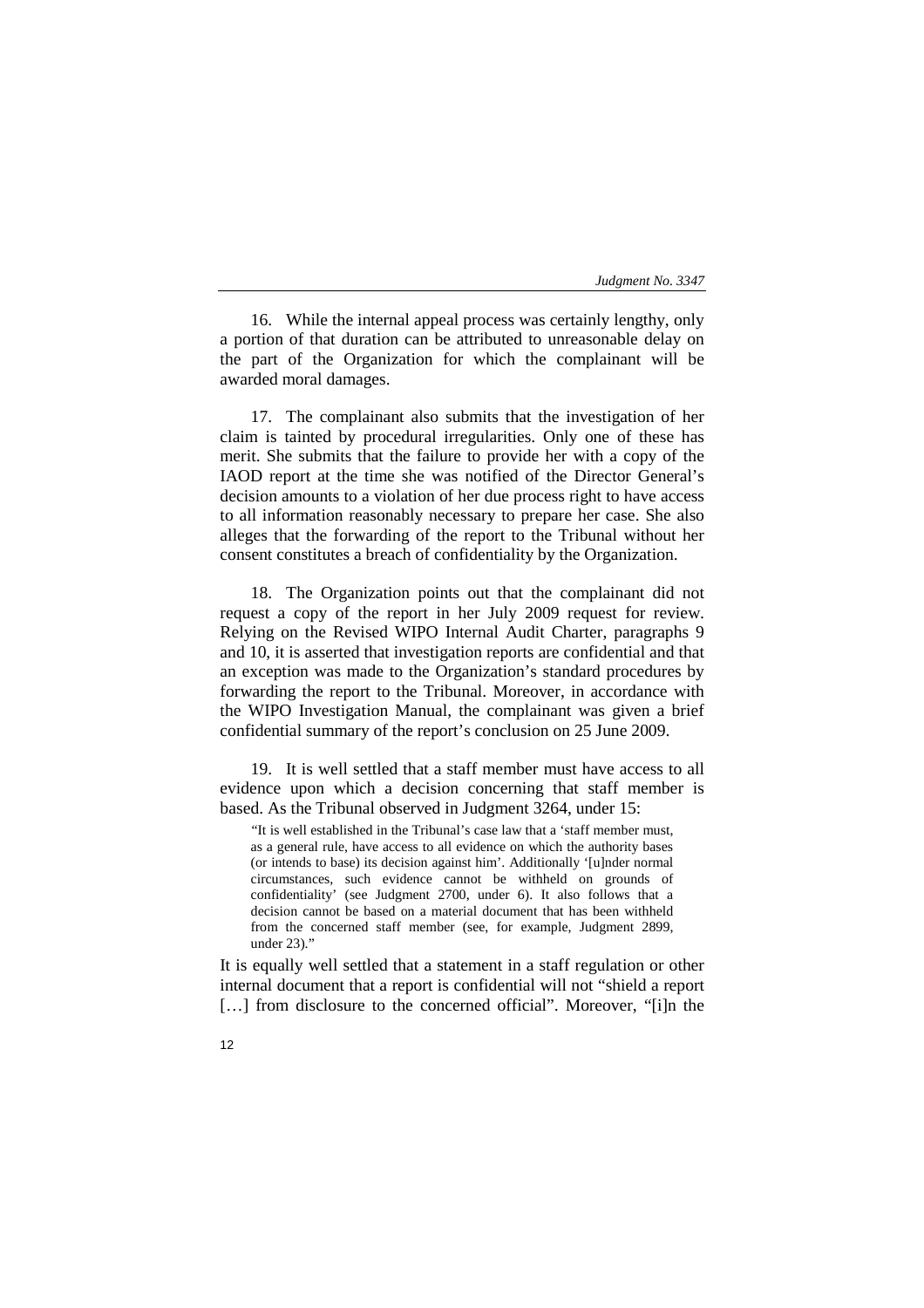absence of any reason in law for non-disclosure of the report, such non-disclosure constitutes a serious breach of the complainant's right to procedural fairness" (Judgment 3264, under 16).

20. The fact that the complainant did not request a copy of the report of the IAOD, which investigated her claim of harassment, is irrelevant. She was entitled to receive a copy of it. Equally, it is not an answer to say that the complainant was given a summary of the report. In addition to the fact that she was entitled to the entire report, the summary did not contain any of the evidence upon which the conclusion was based. It simply stated that "[t]he IAOD investigation has not found facts that support the complainant's allegations or that show she was entitled to have matters requested by her approved or that she was subjected to harassment, whether through a single incident or as an on-going pattern". The complainant was effectively precluded from challenging the factual assertions and credibility of the witnesses interviewed and was left not knowing what evidence if any should be marshalled to counter the investigator's conclusions.

21. As stated in the case law, a decision cannot be based on a material document that has been withheld from the staff member. In the present case, the failure to provide the complainant with a copy of the investigation report prior to the Director General taking his 25 June decision renders that decision fundamentally flawed. However, as that decision was overtaken by subsequent events, the only remedy today is an award of moral damages.

22. The complainant claims that the investigator breached her right to have a legal representative to assist her during her interview. There is no basis for this position in the case law or in the Staff Regulations, Rules or other internal documents.

23. The complainant raises concerns arising from the investigator's witness interviews. She points out that Ms W.-G. refused to sign her transcript; both Ms W.-G. and Mr S. were interviewed by the investigator alone; the investigator was unprepared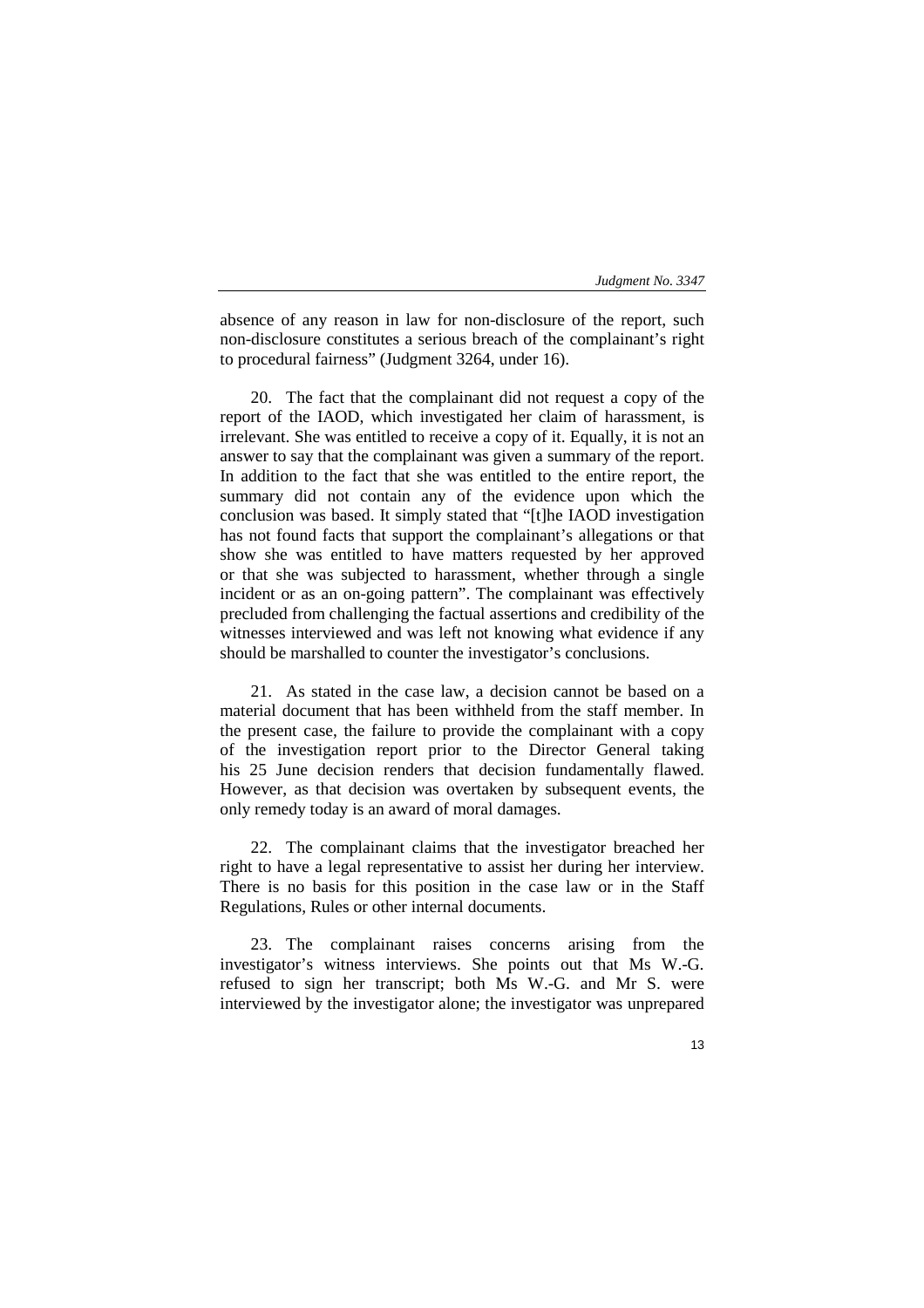for his interview with Mr S.; Mr N. was only interviewed by telephone and there was no record of a signed statement or transcript.

24. She also makes a number of allegations against the IAOD investigator and the IAOD Director. She claims that the investigator threatened and intimidated her, and breached his duty of confidentiality in relation to another staff member. As detailed above, she makes a number of criticisms regarding the report itself. She also points out that the WIPO Staff Association challenged the investigator's re-engagement. As concerns the IAOD Director, the complainant claims that he made false statements in his May 2009 memorandum regarding her review of the transcript of her interview and being absent. She notes that he is no longer with the Organization and adds that the Staff Association shares her concerns. In the complainant's view, these concerns cast doubt on the integrity, credibility and impartiality of the internal investigation process.

25. With the exception of one matter, these assertions and allegations are without an evidentiary foundation. However, as the Appeal Board found, the investigation into the complainant having been removed from a conference speakers list was not sufficiently pursued and was clearly inadequate. It is not possible to say whether this would have had any impact on the conclusion that the complainant had failed to prove the claim of harassment. However, the lack of thoroughness does entitle the complainant to moral damages.

26. As to the Appeal Board's opinion and conclusions, the Appeal Board conducted a very detailed and thorough examination of the evidence, and carefully and objectively weighed the evidence in making its findings of facts and in arriving at its conclusions. The Tribunal is unable to conclude that the Appeal Board's conclusions involved reviewable error.